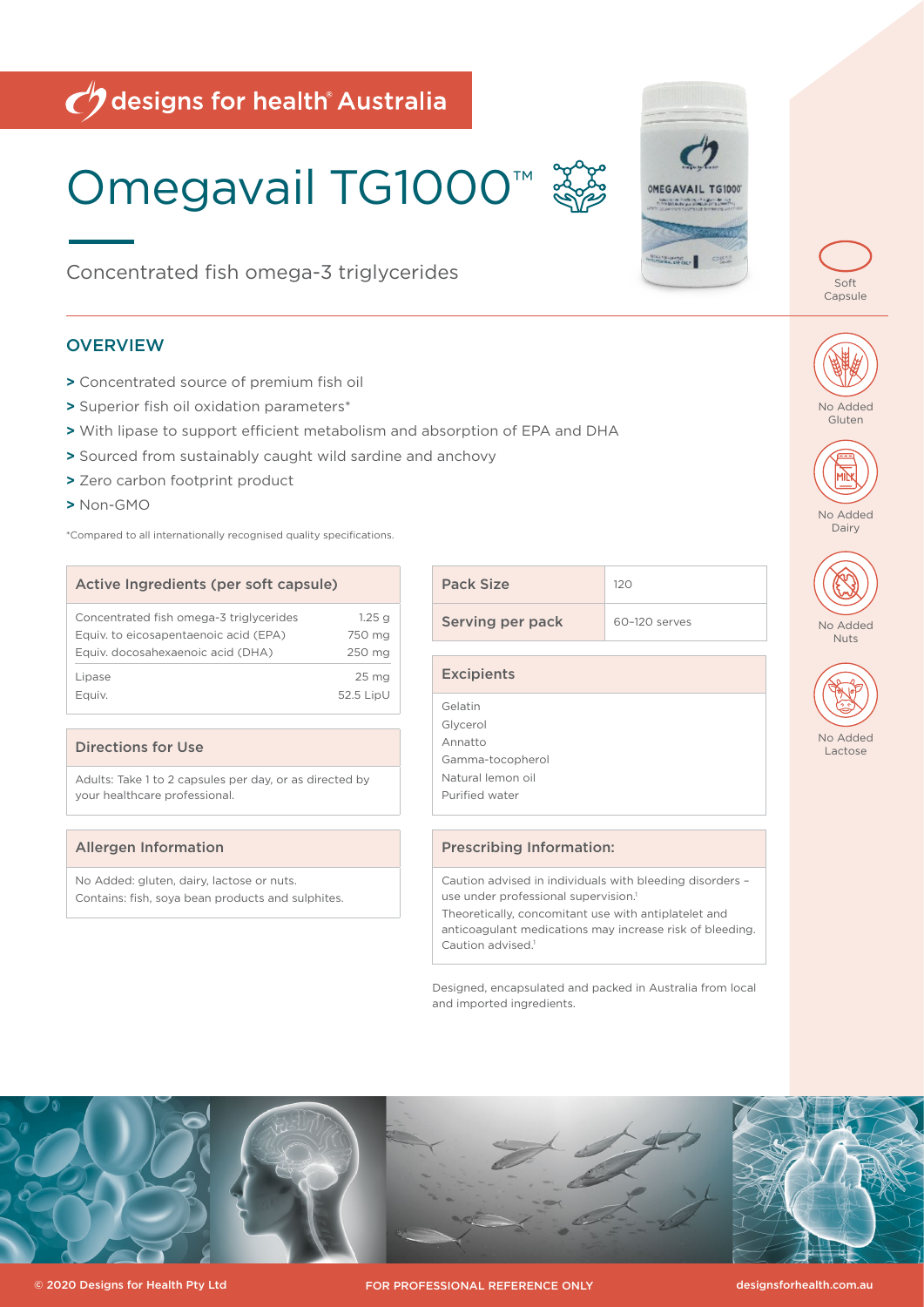# Omegavail TG1000™

Concentrated fish omega-3 triglycerides

### EDUCATION

Polyunsaturated fatty acids are comprised of two groups of essential fatty acids, omega-6's (linoleic acid) and omega-3's (alpha-linoleic acid), with the latter subsequently converting to eicosapentaenoic (EPA) and docosahexaenoic acid (DHA).2,3 They are classified as essential because the rate of EPA and DHA biosynthesis from ALA is very low (8% and 1% respectively), consequently maintaining optimal endogenous levels to effectively support physiological functional processes requires regular intake from dietary sources. However, a broad body of evidence confirms that in many Western countries, intake of EPA and DHA across many sub-population groups is inadequate. This is a consequence of both inadequate omega-3 intake and excessive omega-6 consumption.2,3 EPA and DHA are also classified as essential because of the many important physiological functions they are involved in, including supporting heart health, brain and cardiovascular function.

#### Vivo Mega

Two vital factors to consider when ingesting therapeutic quantities of omega-3 fatty acids is purity and environmental impact. Extracted using urea technology, OmegAvail TG1000™ has superior oxidation parameters. It also has exceptional environmental parameters, being sustainably certified by IFFO Global Standard for Responsible for Supply and Friend of the Sea.

# SUSTAINABLE AND RESPONSIBLE

- > Target stock not overexploited
- > Fishery to generate maximum 8% discarded waste
- > No by catch of endangered species
- > No impact to the seabed
- > Gradual reduction of carbon footprint

#### Cardiovascular Function

A significant body of evidence has demonstrated an association between endogenous levels of EPA and DHA and cardiovascular health, which is attributed to a significant number of cardioprotective mechanisms of actions that omega-3 fatty acids are involved in.4 Such mechanisms include antioxidant, antiplatelet, promoting healthy blood lipid levels, cell membrane and vascular endothelial function, as well as reducing pro-inflammatory mediator concentrations (eicosanoids, prostaglandins, leukotrienes, and resolvins).4, 5-7

This has translated into clinically relevant outcomes, with findings from a broad body of evidence demonstrating a dose-dependent beneficial effect of omega-3 supplementation for improving cardiovascular health as measured by several clinical and biological endpoint subtypes.<sup>6-10</sup>

#### Brain Function

The brain is highly concentrated in omega-3 fatty acids, and optimal levels are necessary for normal brain, structure, function and health at all life stages.<sup>2,3,11</sup> Specific mechanisms omega-3 fatty acids are involved that support healthy brain function include being a key cell membrane component, promoting optimal membrane fluidity, neurogenesis, intracellular signalling, synaptic transmission and repair processes, as well as inhibiting pro-inflammatory mediator-driven neuroinflammation.2,3

Clinical evidence demonstrates a beneficial effect of omega-3 supplementation in young and middle-aged adults and older individuals.2 A comprehensive systematic review found that in young adults, omega-3 supplementation improved endogenous fatty acid profiles, reading abilities (phonologic decoding time and visual analysis time) and also enhanced neurocognitive function. Improvements observed in middle-aged adults included enhanced memory functionality and brain structure (white matter microstructural integrity and grey matter volume), while in older individuals omega-3 supplements protected against neurodegeneration.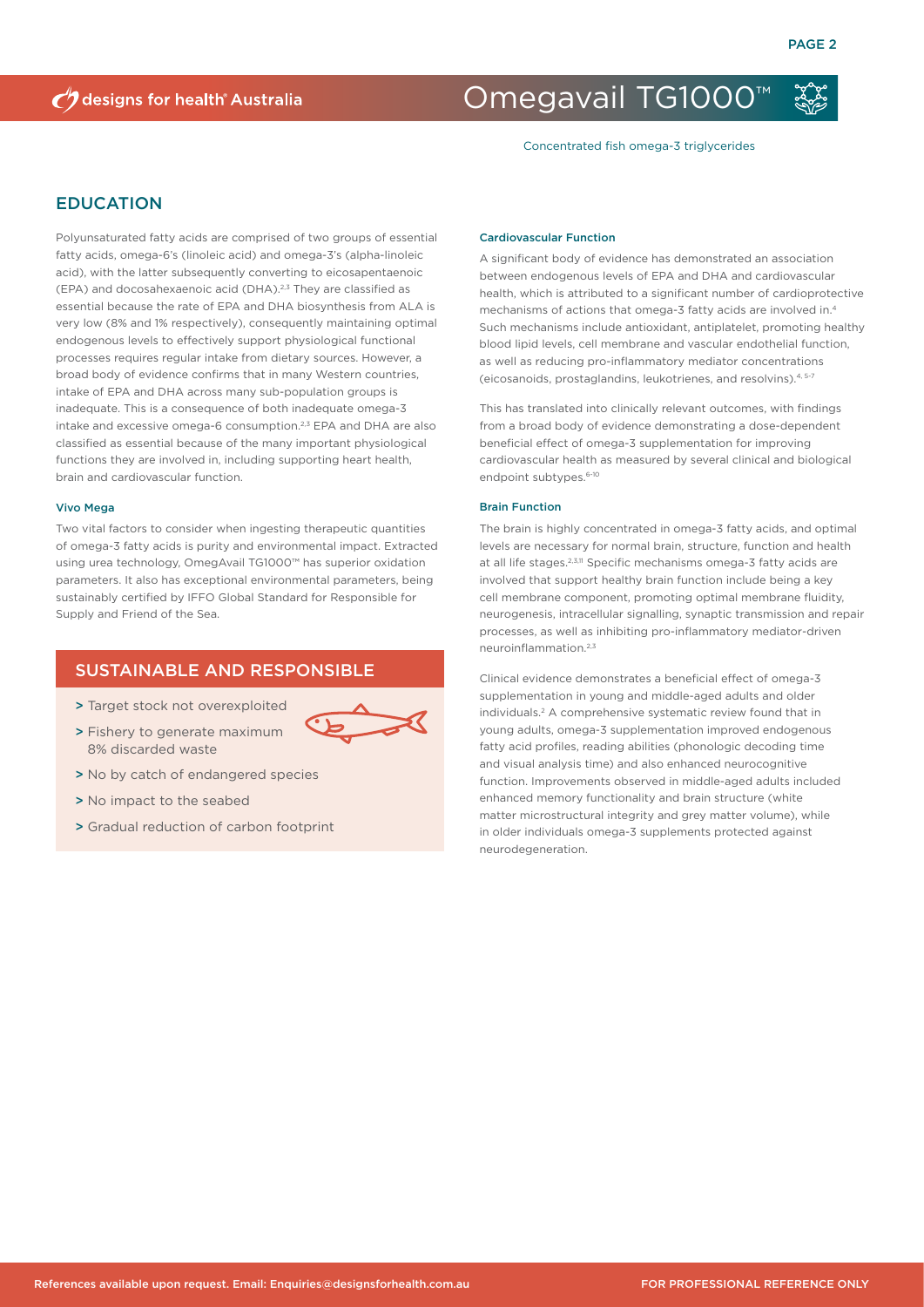Omegavail TG1000™

Concentrated fish omega-3 triglycerides

# EDUCATION (Continued)

# SUPERIOR PERFORMANCE AGAINST ALL INTERNATIONALLY RECOGNISED QUALITY SPECIFICATIONS

|                                        | VivoMega<br>6020 TG<br>Premium<br><b>Specifications</b><br>(max) | <b>Best in</b><br><b>Class</b> | <b>IFOS</b><br>5 Star<br><b>Criteria</b> | <b>GOED</b><br>Monograph | <b>EU</b><br>legislation/<br>Ph Eur |
|----------------------------------------|------------------------------------------------------------------|--------------------------------|------------------------------------------|--------------------------|-------------------------------------|
| <b>OXIDATION PARAMETERS</b>            |                                                                  |                                |                                          |                          |                                     |
| Peroxide value (meg/kg)                | $\overline{2}$                                                   | $\checkmark$                   | 5                                        | 5                        | 10 <sup>°</sup>                     |
| Anisidine value                        | $8*$                                                             | $\checkmark$                   | 20                                       | 20                       | 30                                  |
| Totox                                  | $10*$                                                            | $\checkmark$                   | 19.5                                     | 26                       | N/A                                 |
| Acid Value (mg KOH/g)                  | $\mathbf{1}$                                                     | $\checkmark$                   | 3.0                                      | N/A                      | 3.0                                 |
| <b>ENVIRONMENTAL PARAMETERS</b>        |                                                                  |                                |                                          |                          |                                     |
| Arsenic (mg/kg)                        | O.1                                                              | NEUTRAL                        | O.1                                      | O.1                      | N/A                                 |
| Cadmium (mg/kg)                        | 0.002                                                            | $\checkmark$                   | O.1                                      | O.1                      | $\mathbf{1}$                        |
| Mercury (mg/kg)                        | 0.002                                                            | $\checkmark$                   | O.1                                      | O.1                      | O.1                                 |
| Lead $(mq/kg)$                         | 0.003                                                            | $\checkmark$                   | O.1                                      | 0.05                     | O.1                                 |
| PCBs (209 Congeners) (mg/kg)           | 0.005                                                            | $\checkmark$                   | 0.045                                    | 0.09                     | 0.2                                 |
| Dioxins+Furans (PCDD+PCDF) (pg/g)      | $\mathbf{1}$                                                     | NEUTRAL                        | $\mathbf{1}$                             | 1.75                     | 1.75                                |
| Dioxins-like PCBs (pg/g)               | 0.5                                                              | $\checkmark$                   | 1.5                                      | 3                        | N/A                                 |
| Dioxins+Furans+Dioxin-like PCBs (pg/g) | 1.5                                                              | $\checkmark$                   | N/A                                      | 3                        | 6                                   |
| Sum PAH4 $(ng/q)$                      | $\overline{2}$                                                   | $\checkmark$                   | N/A                                      | N/A                      | 10                                  |
| Benzo(a)pyrene (ng/g)                  | $\mathbf{1}$                                                     | $\checkmark$                   | N/A                                      | N/A                      | $\overline{2}$                      |
| Pesticides (mg/kg)                     | 0.01                                                             | ✓                              | N/A                                      | N/A                      | N/A                                 |

\*Platinum products has a standard specification maximum for Anisidine value of 10 and Totox 12, awaiting stability studies results.